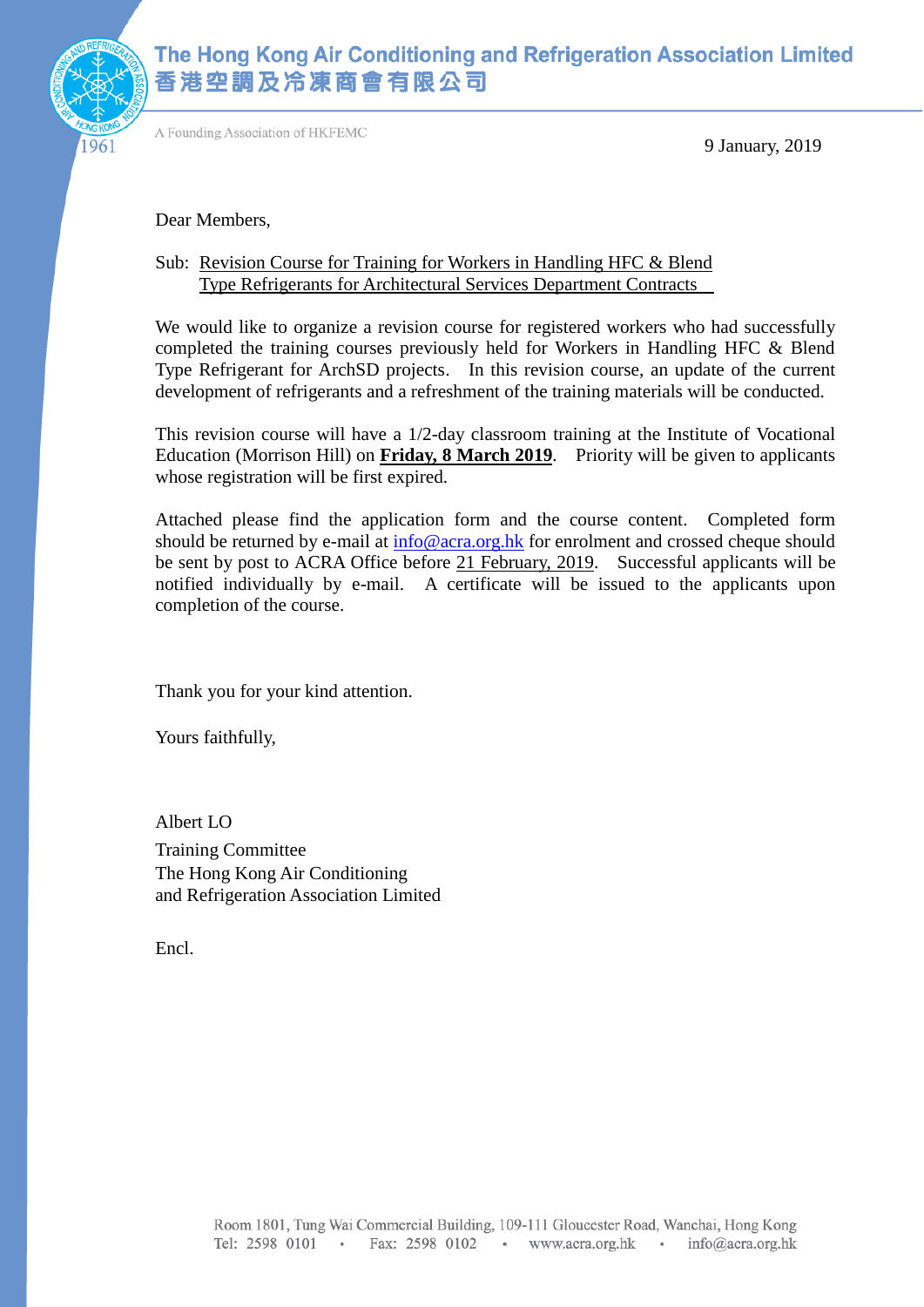

A Founding Association of HKFEMC

#### **Re: Registration for Revision Course for Training for Workers in Handling HFC & Blend Type Refrigerants**

We would like to register the following applicant(s) to attend the captioned training course.

Details of Training:

- a) Classroom Training:
	- Date: 8 March, 2019 (Friday)
		- Time: 2.30pm to 4.30pm
		- Venue: LT51, 5/F, 6 Oi Kwan Road, Wanchai Institute of Vocational Education (Morrison Hill)
- b) Course Fee: ACRA Member HK\$400/Person Non-ACRA Member HK\$500/Person

| No.                  | Name (BLOCK LETTER) | <b>HKID Number</b> |
|----------------------|---------------------|--------------------|
|                      |                     |                    |
| 2                    |                     |                    |
| 3                    |                     |                    |
| $\overline{\Lambda}$ |                     |                    |
| 5                    |                     |                    |
| 6.                   |                     |                    |
| 7.                   |                     |                    |
| 8.                   |                     |                    |

Please use separate sheet for additional applicants.

|               | Wanchai, Hong Kong" before 21 February, 2019.                                                                                                                                                                                  |  |
|---------------|--------------------------------------------------------------------------------------------------------------------------------------------------------------------------------------------------------------------------------|--|
|               | "Room 1801, Tung Wai Commercial Building, 109-111 Gloucester Road,                                                                                                                                                             |  |
|               | Conditioning and Refrigeration Association Limited", should be sent to                                                                                                                                                         |  |
| Registration: | The application form and crossed cheque payable to "The Hong Kong Air"                                                                                                                                                         |  |
|               |                                                                                                                                                                                                                                |  |
|               |                                                                                                                                                                                                                                |  |
|               | Company Address company and the company and the company and the company and the company and the company of the company of the company of the company of the company of the company of the company of the company of the compan |  |
|               |                                                                                                                                                                                                                                |  |